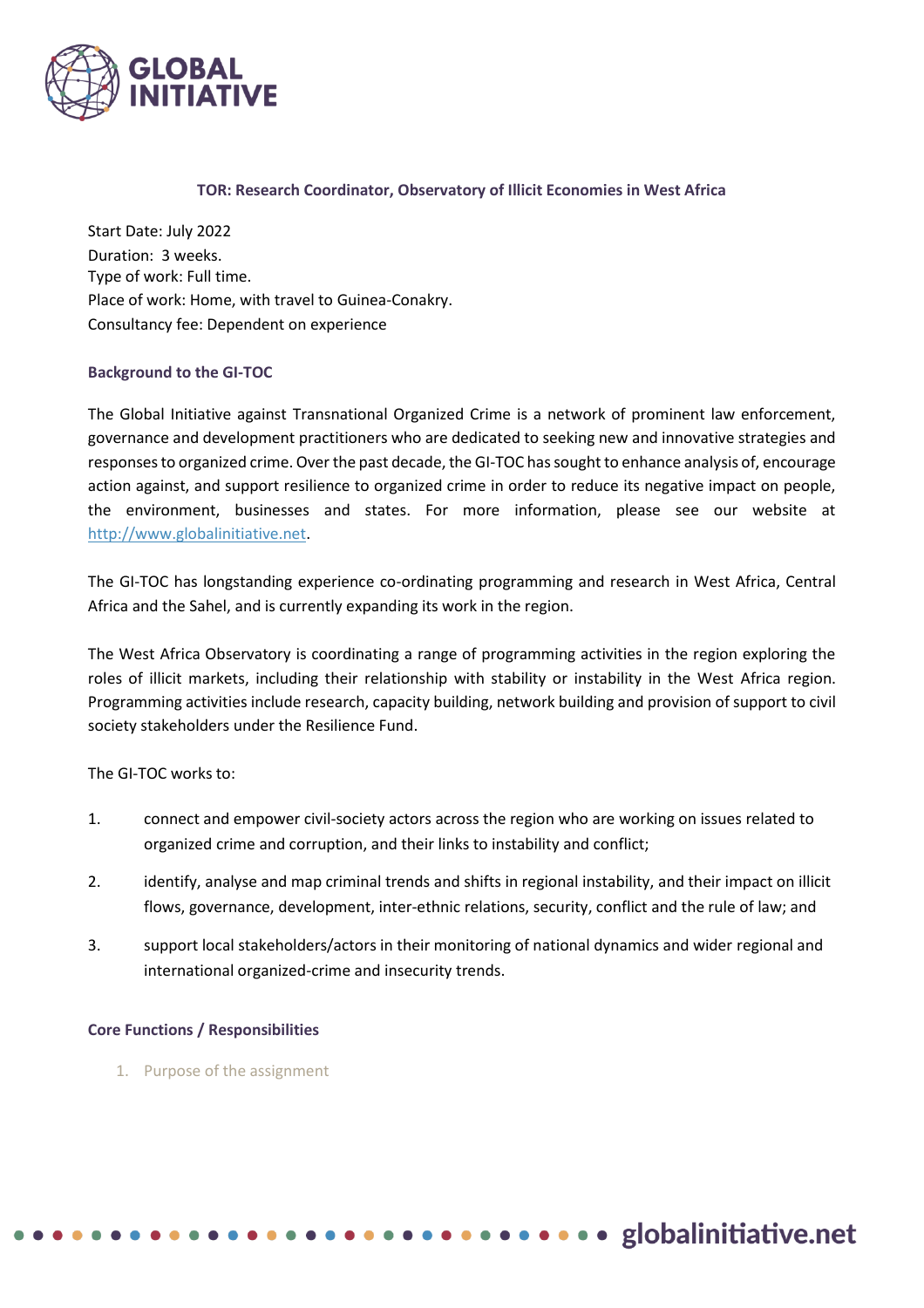

This consultancy forms part of a project entitled 'Promoting Stabilisation Through Crime Sensitive Interventions in West Africa', funded by the German Ministry of Foreign Affairs. The GI-TOC is coordinating research into illicit economies in Guinea Conakry, as follow-up to an extensive mapping of illicit economies coordinated in 2021. The aim of the mapping exercise was to map illicit flows through a particular country and identify key hotspots, transit points and zones of criminality, particularly in conflict areas/areas where illicit flows feed into conflict dynamics, in the region.

The GI-TOC is currently seeking to coordinate a political economy analysis of the cocaine trade, and identify key trends in the evolution of the market in the country. This complements a longstanding workstream considering illicit economies in Guinea-Bissau and its neighboring states.

The GI-TOC is seeking the services of a Consultant with expertise in research, the political economy of Guinea, and the cocaine trade, to support in strengthening the GI-TOC's analysis of the cocaine trade in the country.

# 2. Scope and objectives of the consultancy

The objective of the consultancy is to identify and analyze trends and characteristics of the cocaine trade in Guinea. The research will include the following:

- i. Analysis of the current dynamics of the cocaine trade in Guinea, including routes, actors, use;
- ii. Identifying key trends in the cocaine trade in Guinea, from 2015-present day;
- iii. Exploration of the political economy of the cocaine trade in Guinea.

### 3. Responsibilities

The consultant is expected to perform the following tasks / activities:

- i. Conduct interviews in Guinea with relevant stakeholders. These should include, but not be limited to, elements of the security infrastructure, government officials, civil society, international analysists. Fieldwork in Guinea is expected to be of ten days length.
- ii. Conduct supporting remote interviews with additional stakeholders to support and verify findings.
- i. Draft a case study report consolidating fieldwork findings regarding the political economy of the cocaine trade in Guinea, and share with GI-TOC for review and comment.

The written deliverables may be submitted in French or English.

#### 4. Timeline

This assignment is expected to start in July 2022. The assignment is planned to be conducted over a period of maximum four weeks, and shall be completed no later than 15 August.

#### 5. Required Qualifications and Experience

The successful consultant should have a minimum of the following qualifications and experience:

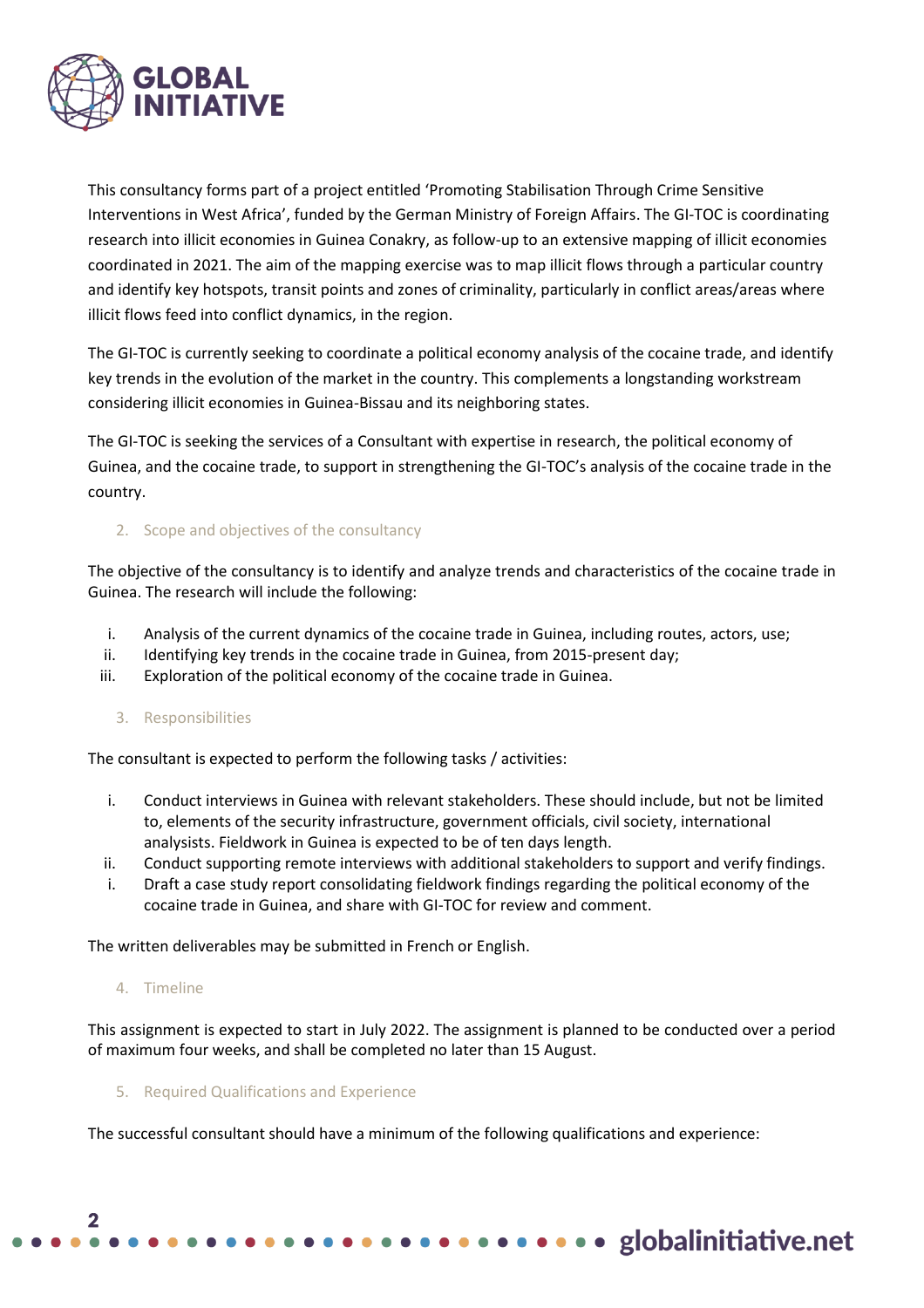

- Five years' experience in coordinating research into illicit economies and security threats in West Africa;
- Evidence of significant previous experience of researching illicit economies in Guinea;
- Excellent command of French. Working knowledge of English is desirable.

Applicants will be assessed in line with the requirements above, together with cost effectiveness and availability.

### 6. Application process

Consultants should submit a bid (composed of (i) CV; (ii) expression of interest, which details relevant experience working in Guinea; (iii) tentative budget, including fee and fieldwork costs) to danica.perisic@globalinitiative.net by 28 June 2022. Short-listed candidates will be called for interview.

# **Termes de Références : Coordinateur de recherche, Observatoire des économies illicites en Afrique de l'Ouest**

Début du contrat : Juillet 2022 Durée : 3 semaines. Conditions de travail : Temps plein. Lieu de travail : Domicile, avec déplacements en Guinée-Conakry. Honoraires de consultation : En fonction de l'expérience

### **Historique de la GI-TOC**

L'Initiative mondiale contre le crime organisé transnational est un réseau d'éminents agents des services de détection et de répression, de la gouvernance et du développement qui se consacrent à la recherche de stratégies et de réponses nouvelles et innovantes contre la criminalité organisée. Au cours de la dernière décennie, la GI-TOC a cherché à améliorer l'analyse de la criminalité organisée, à encourager l'action contre celle-ci et à soutenir la résilience face à elle afin de réduire son impact négatif sur les personnes, l'environnement, les entreprises et les États. Pour plus d'informations, veuillez consulter notre site Web à l'adresse http://www.globalinitiative.net.

La GI-TOC est une organisation dotée d'expérience de longue date en matière de coordination, de programmation et de recherche en Afrique de l'Ouest, en Afrique centrale et au Sahel, qui élargit actuellement la portée de ses travaux dans la région.

L'Observatoire de l'Afrique de l'Ouest coordonne une série d'activités de programmation dans la région qui explorent les rôles des marchés illicites, y compris leur relation avec la stabilité ou l'instabilité dans la région de l'Afrique de l'Ouest. Les activités de programmation comprennent la recherche, le renforcement des capacités, la création de réseaux et la fourniture d'un soutien aux acteurs de la société civile dans le cadre du Fonds de résilience.

La GI-TOC œuvre à :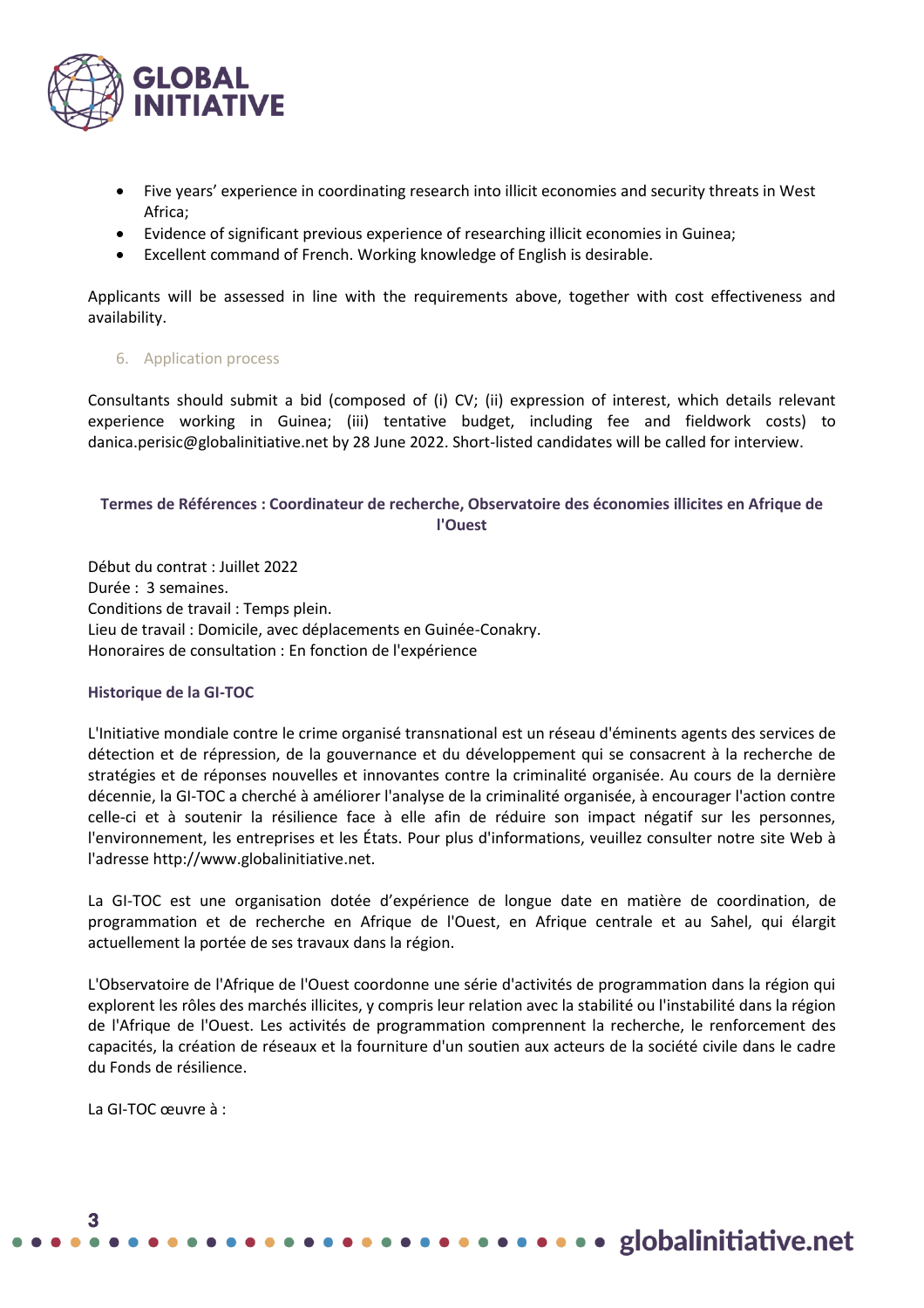

- 1. mettre en contact et responsabiliser les acteurs de la société civile de la région qui travaillent sur les questions liées à la criminalité organisée et à la corruption, et les liens entre ces questions et l'instabilité et les conflits ;
- 2. identifier, analyser et cartographier les tendances criminelles et les évolutions de l'instabilité régionale, ainsi que leur impact sur les flux illicites, la gouvernance, le développement, les relations interethniques, la sécurité, les conflits et l'État de droit ; et
- 3. soutenir les parties prenantes/acteurs locaux dans le suivi des dynamiques nationales et les tendances plus larges en matière de criminalité organisée et d'insécurité au niveaux régional et international.

# **Fonctions principales / Responsabilités**

1. Objectif de la mission

Cette consultation fait partie d'un projet intitulé "Promouvoir la stabilisation à travers des interventions sensibles au crime en Afrique de l'Ouest", financé par le Ministère allemand des Affaires étrangères. La GI-TOC coordonne la recherche sur les économies illicites en Guinée Conakry pour faire suite à une vaste cartographie des économies illicites qu'elle a entreprise en 2021. L'objectif de cette entreprise était de cartographier les flux illicites à travers un pays particulier et d'identifier les principaux foyers de trafic illicite, les points de transit et les zones de criminalité, en particulier dans les zones de conflit/les zones où les flux illicites alimentent les dynamiques de conflit au niveau de la région.

La GI-TOC cherche actuellement à coordonner une analyse de l'économie politique du commerce de la cocaïne et à identifier les principales tendances de l'évolution du marché dans le pays. Cette analyse complète un travail de longue date portant sur les économies illicites en Guinée-Bissau et dans les États voisins.

La GI-TOC recherche les services d'un consultant ayant une expertise dans la recherche, l'économie politique de la Guinée et le commerce de la cocaïne, afin de renforcer l'analyse de la GI-TOC sur le commerce de la cocaïne dans le pays.

2. Portée et objectifs de la consultance

La consultance a pour objectif d'identifier et de faire une analyse les tendances et les caractéristiques du commerce de la cocaïne en Guinée. La recherche comprendra les éléments suivants :

- i. Analyse de la dynamique actuelle du commerce de la cocaïne en Guinée, y compris les routes, les acteurs, l'utilisation ;
- ii. Identification des tendances clés du commerce de la cocaïne en Guinée, de 2015 à aujourd'hui ;
- iii. Exploration de l'économie politique du commerce de la cocaïne en Guinée.
- 3. Responsabilités

Le consultant aura pour mission d'effectuer les tâches / activités suivantes :